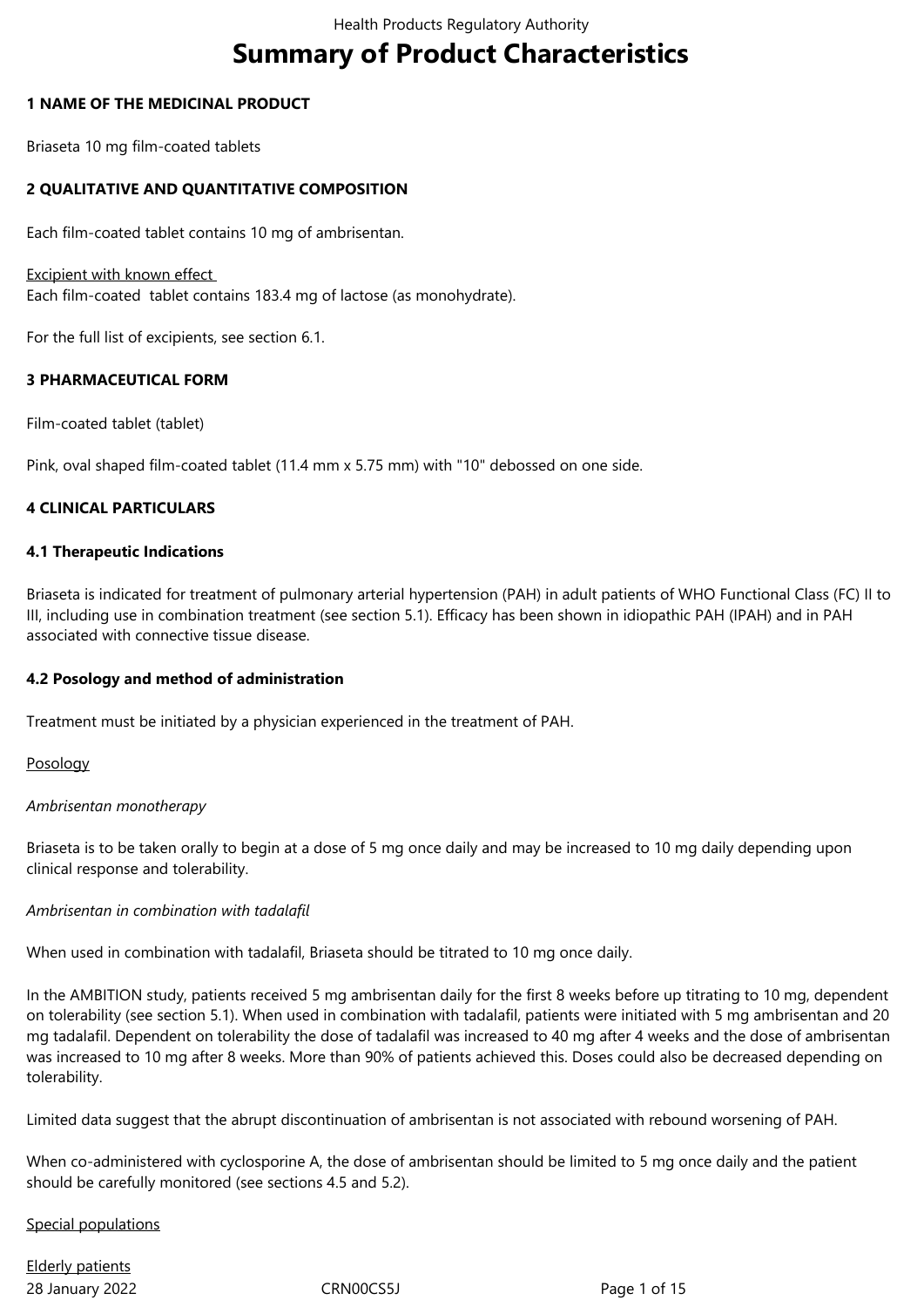No dose adjustment is required in patients over the age of 65 (see section 5.2).

#### Patients with renal impairment

No dose adjustment is required in patients with renal impairment (see section 5.2). There is limited experience with ambrisentan in individuals with severe renal impairment (creatinine clearance <30 ml/min); therapy should be initiated cautiously in this subgroup and particular care taken if the dose is increased to 10 mg ambrisentan.

#### Patients with hepatic impairment

Ambrisentan has not been studied in individuals with hepatic impairment (with or without cirrhosis). Since the main routes of metabolism of ambrisentan are glucuronidation and oxidation with subsequent elimination in the bile, hepatic impairment might be expected to increase exposure (Cmax and AUC) to ambrisentan. Therefore ambrisentan must not be initiated in patients with severe hepatic impairment, or clinically significant elevated hepatic aminotransferases (greater than 3 times the Upper Limit of Normal (>3xULN); see sections 4.3 and 4.4).

#### Paediatric population

The safety and efficacy of ambrisentan in children and adolescents aged below 18 years has not been established. No clinical data are available (see section 5.3 regarding data available in juvenile animals).

#### Method of administration

It is recommended that the tablet is swallowed whole and it can be taken with or without food. It is recommended that the tablet should not be split, crushed or chewed.

#### **4.3 Contraindications**

Hypersensitivity to the active substance or to any of the excipients listed in section 6.1.

Pregnancy (see section 4.6).

Women of child-bearing potential who are not using reliable contraception (see sections 4.4 and 4.6).

Breast-feeding (see section 4.6).

Severe hepatic impairment (with or without cirrhosis) (see section 4.2).

Baseline values of hepatic aminotransferases (aspartate aminotransferases (AST) and/or alanine aminotransferases  $(ALT)$ ) > 3xULN (see sections 4.2 and 4.4).

Idiopathic pulmonary fibrosis (IPF), with or without secondary pulmonary hypertension (see section 5.1).

#### **4.4 Special warnings and precautions for use**

Ambrisentan has not been studied in a sufficient number of patients to establish the benefit/risk balance in WHO functional class I PAH.

The efficacy of ambrisentan as monotherapy has not been established in patients with WHO functional class IV PAH. Therapy that is recommended at the severe stage of the disease (e.g. epoprostenol) should be considered if the clinical condition deteriorates.

#### Liver function

Liver function abnormalities have been associated with PAH. Cases consistent with autoimmune hepatitis, including possible exacerbation of underlying autoimmune hepatitis, hepatic injury and hepatic enzyme elevations potentially related to therapy have been observed with ambrisentan (see sections 4.8 and 5.1). Therefore hepatic aminotransferases (ALT and AST) should be evaluated prior to initiation of ambrisentan and treatment should not be initiated in patients with baseline values of ALT and/or AST >3xULN (see section 4.3).

Patients should be monitored for signs of hepatic injury and monthly monitoring of ALT and AST is recommended. If patients develop sustained, unexplained, clinically significant ALT and/or AST elevation, or if ALT and/or AST elevation is accompanied by signs or symptoms of hepatic injury (e.g. jaundice), ambrisentan therapy should be discontinued.

28 January 2022 CRN00CS5J Page 2 of 15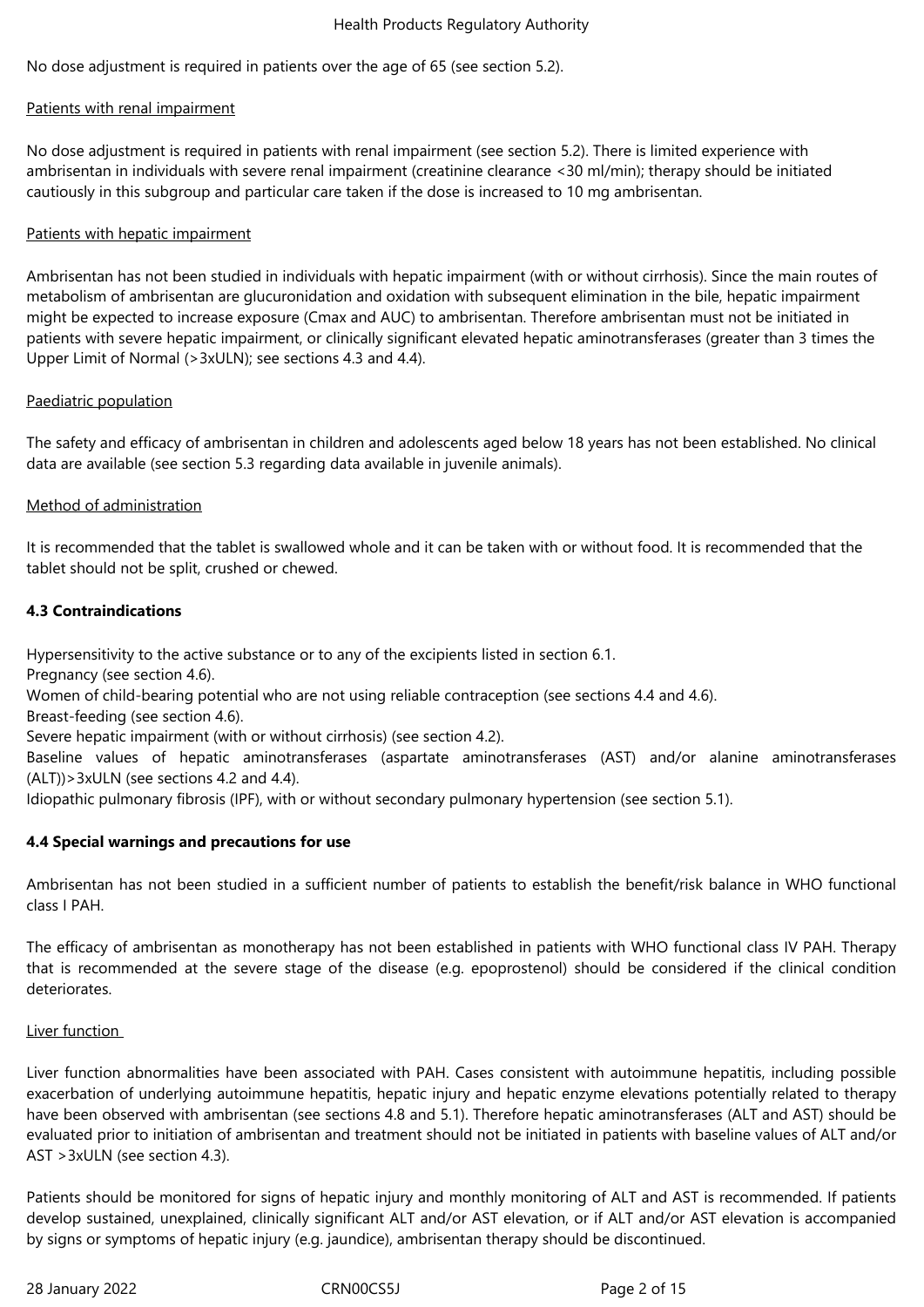In patients without clinical symptoms of hepatic injury or of jaundice, re-initiation of ambrisentan may be considered following resolution of hepatic enzyme abnormalities. The advice of a hepatologist is recommended.

## Haemoglobin concentration

Reductions in haemoglobin concentrations and haematocrit have been associated with endothelin receptor antagonists (ERAs) including ambrisentan. Most of these decreases were detected during the first 4 weeks of treatment and haemoglobin generally stabilised thereafter. Mean decreases from baseline (ranging from 0.9 to 1.2 g/dL) in hemoglobin concentrations persisted for up to 4 years of treatment with ambrisentan in the long-term open-label extension of the pivotal Phase 3 clinical studies. In the post-marketing period, cases of anaemia requiring blood cell transfusion have been reported (see section 4.8).

Initiation of ambrisentan is not recommended for patients with clinically significant anaemia. It is recommended that haemoglobin and/or haematocrit levels are measured during treatment with ambrisentan, for example at 1 month, 3 months and periodically thereafter in line with clinical practice. If a clinically significant decrease in haemoglobin or haematocrit is observed, and other causes have been excluded, dose reduction or discontinuation of treatment should be considered. The incidence of anaemia was increased when ambrisentan was dosed in combination with tadalafil (15% adverse event frequency), compared to the incidence of anaemia when ambrisentan and tadalafil were given as monotherapy (7% and 11%, respectively).

## Fluid retention

Peripheral oedema has been observed with ERAs including ambrisentan. Most cases of peripheral oedema in clinical studies with ambrisentan were mild to moderate in severity, although it may occur with greater frequency and severity in patients ≥65 years. Peripheral oedema was reported more frequently with 10 mg ambrisentan in short-term clinical studies (see section 4.8).

Post-marketing reports of fluid retention occurring within weeks after starting ambrisentan have been received and, in some cases, have required intervention with a diuretic or hospitalisation for fluid management or decompensated heart failure. If patients have pre-existing fluid overload, this should be managed as clinically appropriate prior to starting ambrisentan.

If clinically significant fluid retention develops during therapy with ambrisentan, with or without associated weight gain, further evaluation should be undertaken to determine the cause, such as ambrisentan or underlying heart failure, and the possible need for specific treatment or discontinuation of ambrisentan therapy. The incidence of peripheral oedema was increased when ambrisentan was dosed in combination with tadalafil (45% adverse event frequency), compared to the incidence of peripheral oedema when ambrisentan and tadalafil were given as monotherapy (38% and 28%, respectively). The occurrence of peripheral oedema was highest within the first month of treatment initiation.

# Women of child-bearing potential

Briaseta treatment must not be initiated in women of child-bearing potential unless the result of a pre-treatment pregnancy test is negative and reliable contraception is practiced. If there is any doubt on what contraceptive advice should be given to the individual patient, consultation with a gynaecologist should be considered. Monthly pregnancy tests during treatment with ambrisentan are recommended (see sections 4.3 and 4.6).

#### Pulmonary veno-occlusive disease

Cases of pulmonary oedema have been reported with vasodilating medicinal products, such as ERAs, when used in patients with pulmonary veno-occlusive disease. Consequently, if PAH patients develop acute pulmonary oedema when treated with ambrisentan, the possibility of pulmonary veno-occlusive disease should be considered.

#### Concomitant use with other medicinal products

Patients on ambrisentan therapy should be closely monitored when starting treatment with rifampicin (see sections 4.5 and 5.2).

Briaseta contains lactose. Patients with rare hereditary problems of galactose intolerance, total lactase deficiency or glucose-galactose malabsorption should not take this medicinal product.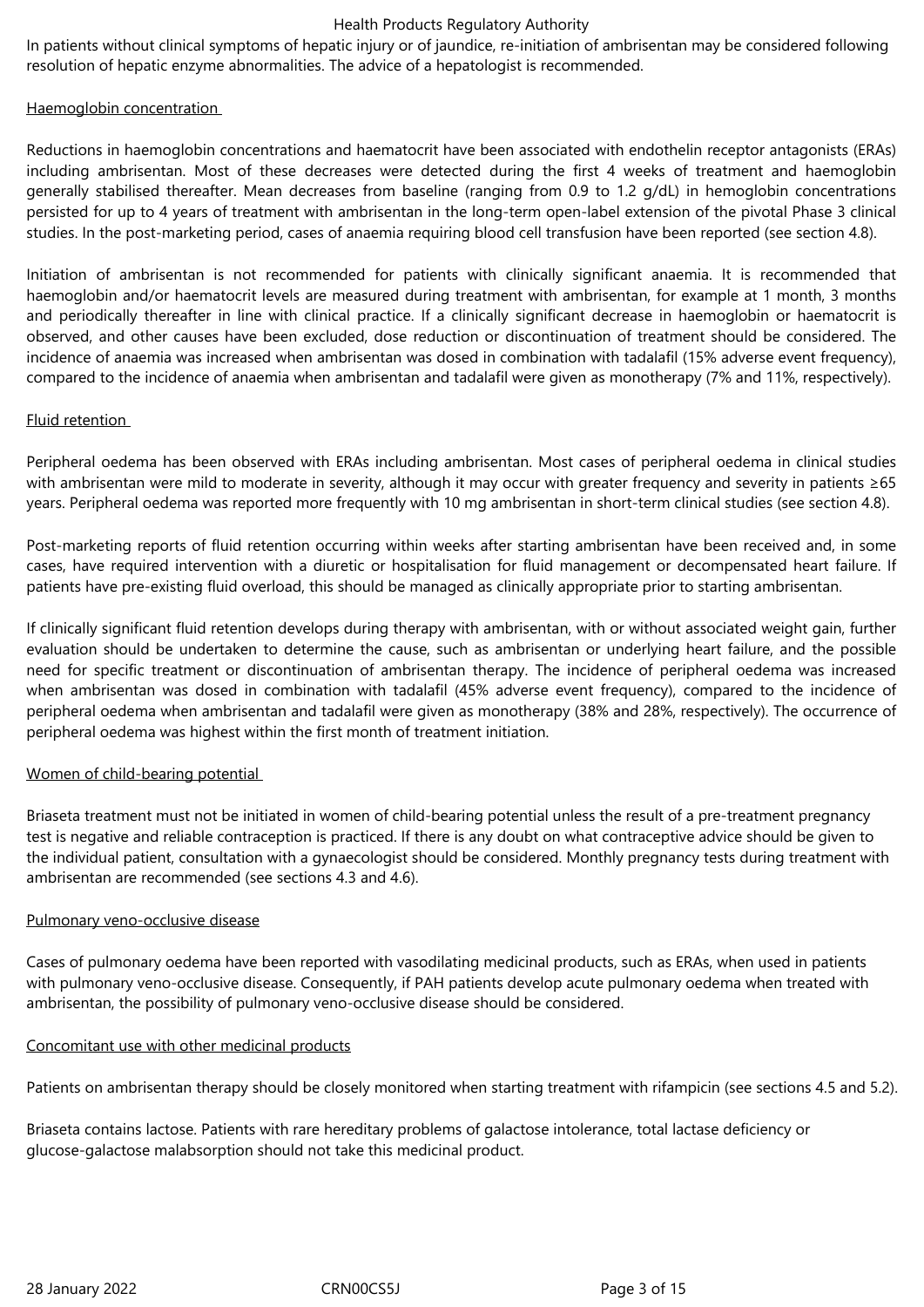#### Health Products Regulatory Authority **4.5 Interaction with other medicinal products and other forms of interactions**

Ambrisentan does not inhibit or induce phase I or II drug metabolising enzymes at clinically relevant concentrations in *in vitro* and *in vivo* non-clinical studies, suggesting a low potential for ambrisentan to alter the profile of medicinal products metabolised by these pathways.

The potential for ambrisentan to induce CYP3A4 activity was explored in healthy volunteers with results suggesting a lack of inductive effect of ambrisentan on the CYP3A4 isoenzyme. Cyclosporine A

Steady-state co-administration of ambrisentan and cyclosporine A resulted in a 2-fold increase in ambrisentan exposure in healthy volunteers. This may be due to the inhibition by cyclosporine A of transporters and metabolic enzymes involved in the pharmacokinetics of ambrisentan. Therefore the dose of ambrisentan should be limited to 5 mg once daily when co-administered with cyclosporine A (see section 4.2). Multiple doses of ambrisentan had no effect on cyclosporine A exposure, and no dose adjustment of cyclosporine A is warranted.

# Rifampicin

Co-administration of rifampicin (an inhibitor of Organic Anion Transporting Polypeptide [OATP], a strong inducer of CYP3A and 2C19, and inducer of P-gp and uridine-diphospho-glucuronosyltransferases [UGTs]) was associated with a transient (approximately 2-fold) increase in ambrisentan exposure following initial doses in healthy volunteers. However, by day 8, steady state administration of rifampicin had no clinically relevant effect on ambrisentan exposure. Patients on ambrisentan therapy should be closely monitored when starting treatment with rifampicin (see sections 4.4 and 5.2).

# Phosphodiesterase inhibitors

Co-administration of ambrisentan with a phosphodiesterase inhibitor, either sildenafil or tadalafil (both substrates of CYP3A4) in healthy volunteers did not significantly affect the pharmacokinetics of the phosphodiesterase inhibitor or ambrisentan (see section 5.2).

# Other targeted PAH treatments

The efficacy and safety of ambrisentan when co-administered with other treatments for PAH (e.g. prostanoids and soluble guanylate cyclase stimulators) has not been specifically studied in controlled clinical trials in PAH patients (see section 5.1). No specific drug-drug interactions with soluble guanylate cyclase stimulators or prostanoids are anticipated based on the known biotransformation data (see section 5.2). However, no specific drug-drug interactions studies have been conducted with these drugs. Therefore, caution is recommended in the case of co-administration.

# Oral contraceptives

In a clinical study in healthy volunteers, steady-state dosing with ambrisentan 10 mg once daily did not significantly affect the single-dose pharmacokinetics of the ethinyl estradiol and norethindrone components of a combined oral contraceptive (see section 5.2). Based on this pharmacokinetic study, ambrisentan would not be expected to significantly affect exposure to oestrogen- or progestogen- based contraceptives.

# Warfarin

Ambrisentan had no effects on the steady-state pharmacokinetics and anti-coagulant activity of warfarin in a healthy volunteer study (see section 5.2). Warfarin also had no clinically significant effects on the pharmacokinetics of ambrisentan. In addition, in patients, ambrisentan had no overall effect on the weekly warfarin-type anticoagulant dose, prothrombin time (PT) and international normalised ratio (INR).

# Ketoconazole

Steady-state administration of ketoconazole (a strong inhibitor of CYP3A4) did not result in a clinically significant increase in exposure to ambrisentan (see section 5.2).

# Effect of ambrisentan on xenobiotic transporters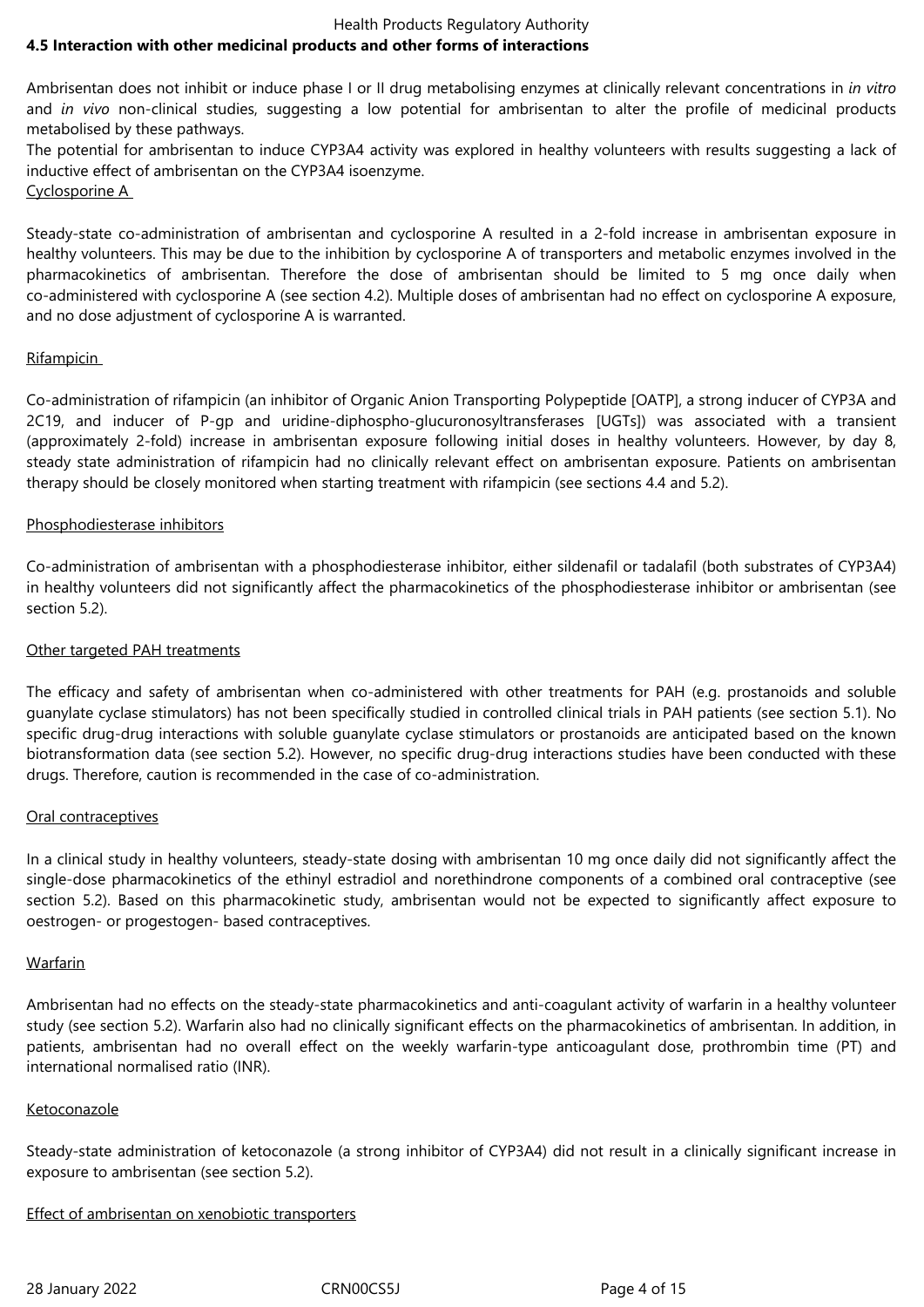In vitro, ambrisentan has no inhibitory effect on human transporters at clinically relevant concentrations, including the P-glycoprotein (Pgp), breast cancer resistance protein (BCRP), multi-drug resistance related protein 2 (MRP2), bile salt export pump (BSEP), organic anion transporting polypeptides (OATP1B1 and OATP1B3) and the sodium-dependent taurocholate co-transporting polypeptide (NTCP).

Ambrisentan is a substrate for Pgp-mediated efflux.

*In vitro* studies in rat hepatocytes also showed that ambrisentan did not induce Pgp, BSEP or MRP2 protein expression. Steady-state administration of ambrisentan in healthy volunteers had no clinically relevant effects on the single-dose pharmacokinetics of digoxin, a substrate for Pgp (see section 5.2).

## **4.6 Fertility, pregnancy and lactation**

## Women of childbearing potential

Ambrisentan treatment must not be initiated in women of child-bearing potential unless the result of a pre-treatment pregnancy test is negative and reliable contraception is practiced. Monthly pregnancy tests during treatment with ambrisentan are recommended.

#### **Pregnancy**

Ambrisentan is contraindicated in pregnancy (see section 4.3). Animal studies have shown that ambrisentan is teratogenic. There is no experience in humans.

Women receiving ambrisentan must be advised of the risk of foetal harm and alternative therapy initiated if pregnancy occurs (see sections 4.3, 4.4 and 5.3).

## Breast-feeding

It is not known whether ambrisentan is excreted in human breast milk. The excretion of ambrisentan in milk has not been studied in animals. Therefore breast-feeding is contraindicated in patients taking ambrisentan (see section 4.3).

#### Male fertility

The development of testicular tubular atrophy in male animals has been linked to the chronic administration of ERAs, including ambrisentan (see section 5.3). Although no clear evidence of a detrimental effect of ambrisentan long-term exposure on sperm count was found in ARIES-E study, chronic administration of ambrisentan was associated with changes in markers of spermatogenesis. A decrease in plasma inhibin-B concentration and an increase in plasma FSH concentration were observed. The effect on male human fertility is not known but a deterioration of spermatogenesis cannot be excluded. Chronic administration of ambrisentan was not associated with a change in plasma testosterone in clinical studies.

#### **4.7 Effects on ability to drive and use machines**

Ambrisentan has minor or moderate influence on the ability to drive and use machines. The clinical status of the patient and the adverse reaction profile of ambrisentan (such as hypotension, dizziness, asthenia, fatigue) should be borne in mind when considering the patient's ability to perform tasks that require judgement, motor or cognitive skills (see section 4.8). Patients should be aware of how they might be affected by ambrisentan before driving or using machines.

#### **4.8 Undesirable effects**

#### Summary of the safety profile

The safety of ambrisentan has been evaluated as monotherapy and/or in combination in clinical trials of more than 1200 patients with PAH (see section 5.1). Adverse reactions identified from 12 week placebo controlled clinical trial data are included below by system organ class and frequency. Information from longer term non-placebo controlled studies (ARIES-E and AMBITION (combination with tadalafil)) is also included below. No previously unknown adverse reactions were identified with long-term treatment or for ambrisentan in combination with tadalafil. With longer observation in uncontrolled studies (mean observation of 79 weeks), the safety profile was similar to that observed in the short term studies. Routine pharmacovigilance data are also presented.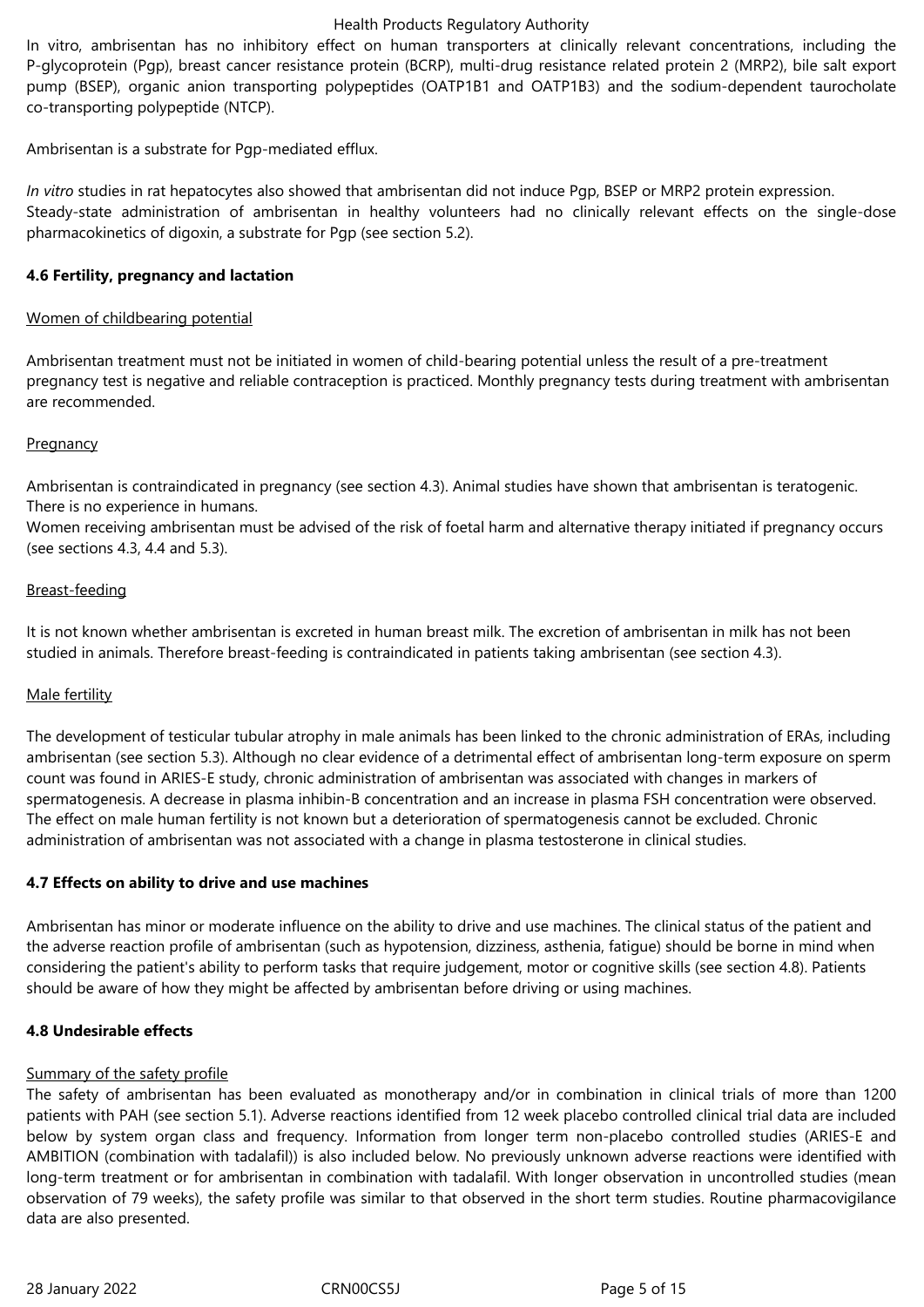Peripheral oedema, fluid retention and headache (including sinus headache, migraine) were the most common adverse reactions observed with ambrisentan. The higher dose (10 mg) was associated with a higher incidence of these adverse reactions, and peripheral oedema tended to be more severe in patients ≥65 years in short-term clinical studies (see section 4.4).

#### Tabulated list of adverse reactions

Frequencies are defined as: very common (≥ 1/10); common (≥ 1/100 to <1/10); uncommon (≥1/1,000 to <1/100); rare (≥1/10,000 to <1/1,000); very rare (<1/10,000) and not known (cannot be estimated from available data). For dose-related adverse reactions the frequency category reflects the higher dose of ambrisentan. Frequency categories do not account for other factors including varying study duration, pre-existing conditions and baseline patient characteristics. Adverse reaction frequency categories assigned based on clinical trial experience may not reflect the frequency of adverse events occurring during normal clinical practice. Within each frequency grouping, adverse reactions are presented in order of decreasing seriousness.

|                                                                                           | Ambrisentan (ARIES-C and<br>post marketing) | Ambrisentan<br>(AMBITION<br>and ARIES-E) | Combination<br>with tadalafil<br>(AMBITION) |
|-------------------------------------------------------------------------------------------|---------------------------------------------|------------------------------------------|---------------------------------------------|
| <b>Blood and lymphatic system disorders</b>                                               |                                             |                                          |                                             |
| Anaemia (decreased haemoglobin, decreased haematocrit)                                    | Common <sup>1</sup>                         | Very<br>common                           | Very<br>common                              |
| Immune system disorders                                                                   |                                             |                                          |                                             |
| Hypersensitivity reactions (e.g. angioedema, rash, pruritus)                              | Uncommon                                    | Common                                   | Common                                      |
| Nervous system disorders                                                                  |                                             |                                          |                                             |
| Headache (including sinus headache, migraine)                                             | Very common <sup>2</sup>                    | Very<br>common                           | Very<br>common                              |
| <b>Dizziness</b>                                                                          | Common <sup>3</sup>                         | Very<br>common                           | Very<br>common                              |
|                                                                                           |                                             |                                          |                                             |
| <b>Eye disorders</b>                                                                      | Not known <sup>4</sup>                      |                                          |                                             |
| Blurred vision, visual impairment                                                         |                                             | Common                                   | Common                                      |
| <b>Ear and labyrinth disorders</b>                                                        |                                             |                                          |                                             |
| Tinnitus                                                                                  | <b>NR</b>                                   | <b>NR</b>                                | Common                                      |
| Sudden hearing loss                                                                       | <b>NR</b>                                   | <b>NR</b>                                | Uncommon                                    |
|                                                                                           |                                             |                                          |                                             |
| <b>Cardiac disorders</b>                                                                  |                                             |                                          |                                             |
| Cardiac failure                                                                           | Common5                                     | Common                                   | Common                                      |
| Palpitation                                                                               | Common                                      | Very<br>Common                           | Very<br>common                              |
|                                                                                           |                                             |                                          |                                             |
| <b>Vascular disorders</b><br>Hypotension                                                  | Common <sup>3</sup>                         | Common                                   | Common                                      |
| Flushing                                                                                  | Common<br>Common                            |                                          | Very<br>common                              |
| Syncope                                                                                   | C.<br>Uncommon <sup>3</sup>                 | Common                                   | Common                                      |
|                                                                                           |                                             |                                          |                                             |
| Respiratory, thoracic and mediastinal disorders                                           |                                             |                                          |                                             |
| Epistaxis                                                                                 | Common <sup>3</sup>                         | Common                                   | Common                                      |
| Dyspnoea                                                                                  | Common <sup>3,6</sup>                       | Very<br>common                           | Very<br>common                              |
| Upper respiratory (e.g. nasal, sinus) congestion, sinusitis,<br>nasopharyngitis, rhinitis | Common7                                     |                                          |                                             |
| Nasopharyngitis                                                                           |                                             | Very<br>common                           | Very<br>common                              |
| Sinusitis, rhinitis                                                                       |                                             | Common                                   | Common                                      |
| Nasal congestion                                                                          |                                             | Very                                     | Very                                        |

28 January 2022 CRN00CS5J Page 6 of 15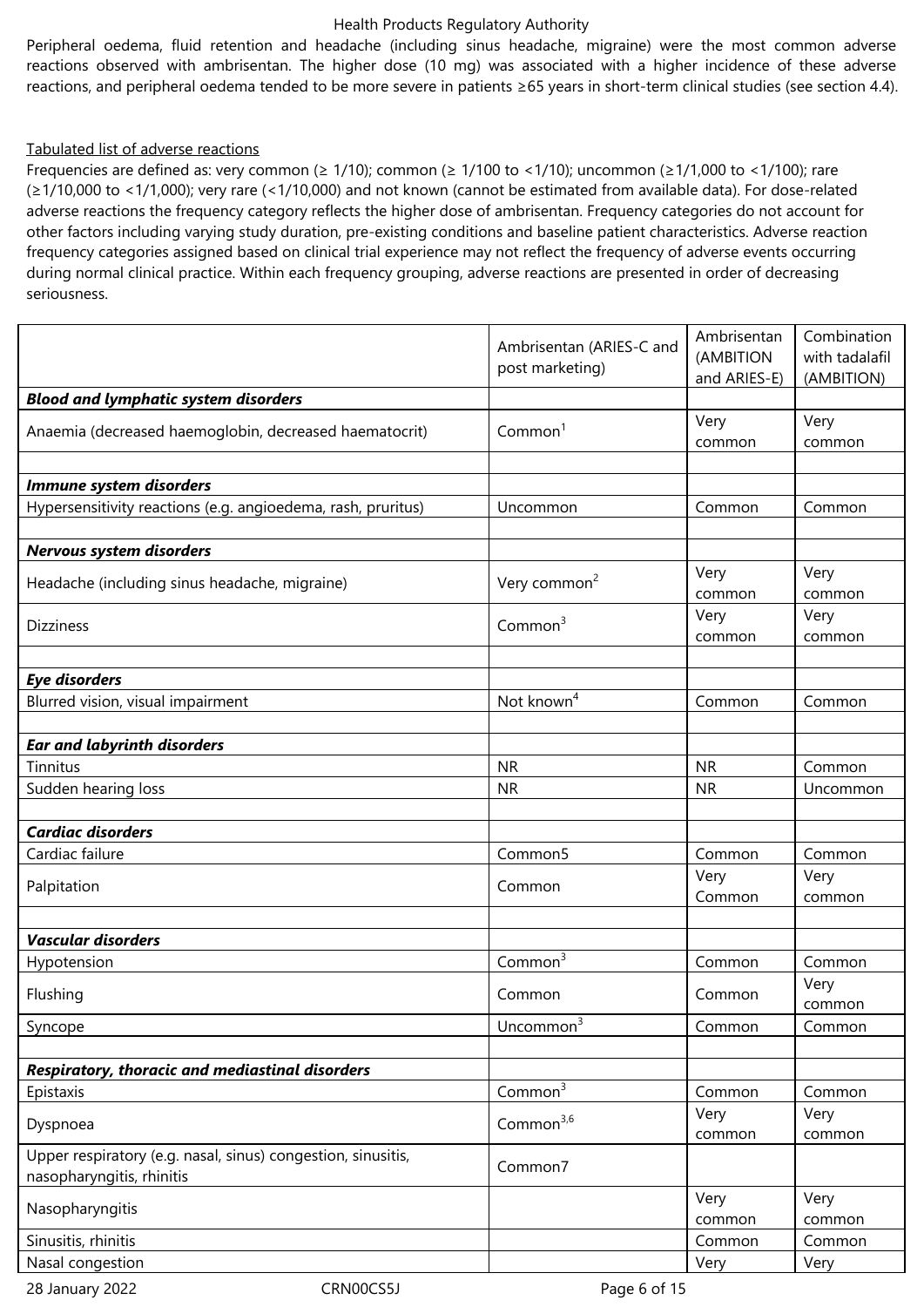| <b>Gastrointestinal disorders</b>                           |                         |                |                |
|-------------------------------------------------------------|-------------------------|----------------|----------------|
| Nausea, vomiting, diarrhoea                                 | Common <sup>3</sup>     |                |                |
| Nausea                                                      |                         | Very<br>common | Very<br>common |
| Vomiting                                                    |                         | Common         | Very<br>common |
| Diarrhoea                                                   |                         | Very<br>common | Very<br>common |
| Abdominal pain                                              | Common                  | Common         | Common         |
| Constipation                                                | Common                  | Common         | Common         |
|                                                             |                         |                |                |
| <b>Hepatobiliary disorders</b>                              |                         |                |                |
| Hepatic injury (see section 4.4)                            | Uncommon <sup>3,8</sup> | <b>NR</b>      | <b>NR</b>      |
| Autoimmune hepatitis (see section 4.4)                      | Uncommon <sup>3,8</sup> | <b>NR</b>      | <b>NR</b>      |
| Hepatic transaminases increased                             | Common3                 | <b>NR</b>      | <b>NR</b>      |
|                                                             |                         |                |                |
| Skin and subcutaneous tissue disorders                      |                         |                |                |
| Rash                                                        | <b>NR</b>               | Common9        | Common9        |
|                                                             |                         |                |                |
| <b>General disorders and administration site conditions</b> |                         |                |                |
| Peripheral oedema, fluid retention                          | Very common             | Very<br>common | Very<br>common |
| Chest pain/discomfort                                       | Common                  | Common         | Very<br>common |
| Asthenia                                                    | Common $3$              | Common         | Common         |
| Fatigue                                                     | Common <sup>3</sup>     | Very<br>common | Very<br>common |

NR – not reported

 $1$  See section 'Description of selected adverse reactions'.

 $2$  The frequency of headache appeared higher with 10 mg ambrisentan.

<sup>3</sup> Data derived from routine pharmacovigilance surveillance and frequencies based on placebo-controlled clinical trial experience.

<sup>4</sup> Data derived from routine pharmacovigilance surveillance

<sup>5</sup> Most of the reported cases of cardiac failure were associated with fluid retention. Data derived from routine pharmacovigilance surveillance, frequencies based on statistical modelling of placebo-controlled clinical trial data.

 $\frac{1}{6}$  Cases of worsening dyspnoea of unclear aetiology have been reported shortly after starting ambrisentan therapy.

 $7$ The incidence of nasal congestion was dose related during ambrisentan therapy.

<sup>8</sup> Cases of autoimmune hepatitis, including cases of exacerbation of autoimmune hepatitis, and hepatic injury have been reported during ambrisentan therapy.

 $9$ Rash includes rash erythematous, rash generalised, rash papular and rash pruritic

#### Description of selected adverse reactions

#### Decreased haemoglobin

In the post-marketing period, cases of anaemia requiring blood cell transfusion have been reported (see section 4.4). The frequency of decreased haemoglobin (anaemia) was higher with 10 mg ambrisentan. Across the 12 week placebo controlled Phase 3 clinical studies, mean haemoglobin concentrations decreased for patients in the ambrisentan groups and were detected as early as week 4 (decrease by 0.83 g/dL); mean changes from baseline appeared to stabilise over the subsequent 8 weeks. A total of 17 patients (6.5%) in the ambrisentan treatment groups had decreases in haemoglobin of ≥15% from baseline and which fell below the lower limit of normal.

#### Reporting of suspected adverse reactions

Reporting suspected adverse reactions after authorisation of the medicinal product is important. It allows continued monitoring of the benefit/risk balance of the medicinal product. Healthcare professionals are asked to report any suspected adverse reactions via the national reporting system: HPRA Pharmacovigilance; website: www.hpra.ie.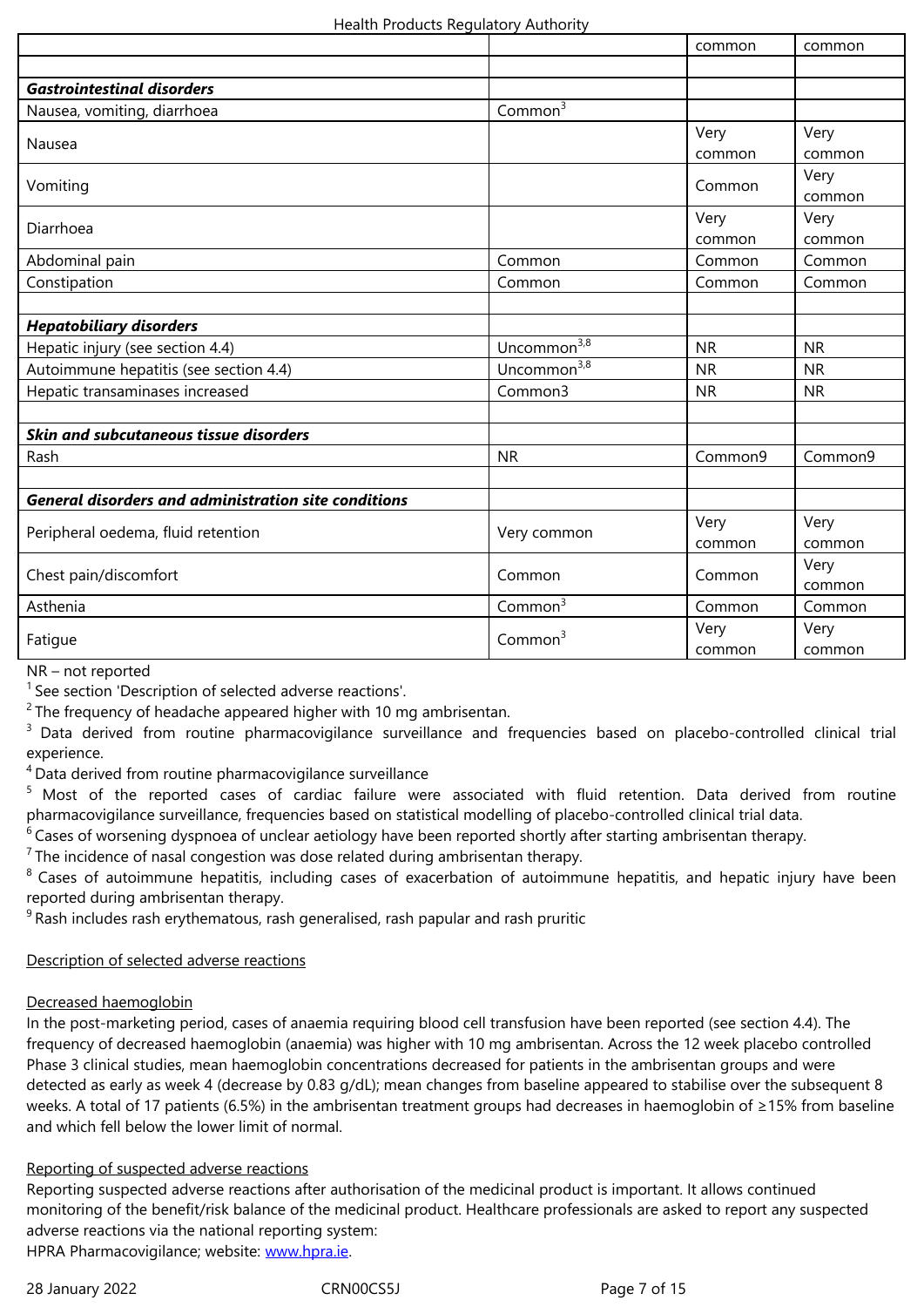#### **4.9 Overdose**

There is no experience in PAH patients of ambrisentan at daily doses greater than 10 mg. In healthy volunteers, single doses of 50 and 100 mg (5 to 10 times the maximum recommended dose) were associated with headache, flushing, dizziness, nausea and nasal congestion.

Due to the mechanism of action, an overdose of ambrisentan could potentially result in hypotension (see section 5.3). In the case of pronounced hypotension, active cardiovascular support may be required. No specific antidote is available.

#### **5 PHARMACOLOGICAL PROPERTIES**

#### **5.1 Pharmacodynamic properties**

Pharmacotherapeutic group: Anti-hypertensives, other anti-hypertensives, ATC code: C02KX02.

#### Mechanism of action

Ambrisentan is an orally active, propanoic acid-class, ERA selective for the endothelin A ( $ET_A$ ) receptor. Endothelin plays a significant role in the pathophysiology of PAH.

• Ambrisentan is a potent (Ki 0.016 nM) and highly selective ET<sub>A</sub> antagonist (approximately 4000-fold more selective for ETA as compared to  $ET_B$ ).

• Ambrisentan blocks the ET<sub>A</sub> receptor subtype, localized predominantly on vascular smooth muscle cells and cardiac myocytes. This prevents endothelin-mediated activation of second messenger systems that result in vasoconstriction and smooth muscle cell proliferation.

• The selectivity of ambrisentan for the ET<sub>A</sub> over the ET<sub>B</sub> receptor is expected to retain ET<sub>B</sub> receptor mediated production of the vasodilators nitric oxide and prostacyclin.

#### Clinical efficacy and safety

Two randomised, double-blind, multi-centre, placebo controlled, Phase 3 pivotal studies were conducted (ARIES-1 and 2). ARIES-1 included 201 patients and compared ambrisentan 5 mg and 10 mg with placebo. ARIES-2 included 192 patients and compared ambrisentan 2.5 mg and 5 mg with placebo. In both studies, ambrisentan was added to patients' supportive/background medication, which could have included a combination of digoxin, anticoagulants, diuretics, oxygen and vasodilators (calcium channel blockers, ACE inhibitors). Patients enrolled had IPAH or PAH associated with connective tissue disease (PAH-CTD). The majority of patients had WHO functional Class II (38.4%) or Class III (55.0%) symptoms. Patients with pre-existent hepatic disease (cirrhosis or clinically significantly elevated aminotransferases) and patients using other targeted therapy for PAH (e.g. prostanoids) were excluded. Haemodynamic parameters were not assessed in these studies.

The primary endpoint defined for the Phase 3 studies was improvement in exercise capacity assessed by change from baseline in 6 minute walk distance (6MWD) at 12 weeks. In both studies, treatment with ambrisentan resulted in a significant improvement in 6MWD for each dose of ambrisentan.

The placebo-adjusted improvement in mean 6MWD at week 12 compared to baseline was 30.6 m (95% CI: 2.9 to 58.3; p=0.008) and 59.4 m (95% CI: 29.6 to 89.3; p<0.001) for the 5 mg group, in ARIES 1 and 2 respectively. The placebo-adjusted improvement in mean 6MWD at week 12 in patients in the 10 mg group in ARIES-1 was 51.4 m (95% CI: 26.6 to 76.2; p <0.001).

A pre-specified combined analysis of the Phase 3 studies (ARIES-C) was conducted. The placebo-adjusted mean improvement in 6MWD was 44.6 m (95% CI: 24.3 to 64.9; p<0.001) for the 5 mg dose, and 52.5 m (95% CI: 28.8 to 76.2; p<0.001) for the 10 mg dose.

In ARIES-2, ambrisentan (combined dose group) significantly delayed the time to clinical worsening of PAH compared to placebo (p<0.001), the hazard ratio demonstrated an 80% reduction (95% CI: 47% to 92%). The measure included: death, lung transplantation, hospitalisation for PAH, atrial septostomy, addition of other PAH therapeutic agents and early escape criteria. A statistically significant increase (3.41  $\pm$  6.96) was observed for the combined dose group in the physical functioning scale of the SF-36 Health Survey compared with placebo (-0.20  $\pm$  8.14, p=0.005). Treatment with ambrisentan led to a statistically significant improvement in Borg Dyspnea Index (BDI) at week 12 (placebo-adjusted BDI of -1.1 (95% CI: -1.8 to -0.4; p=0.019; combined dose group)).

#### Long term data

28 January 2022 CRN00CS5J Page 8 of 15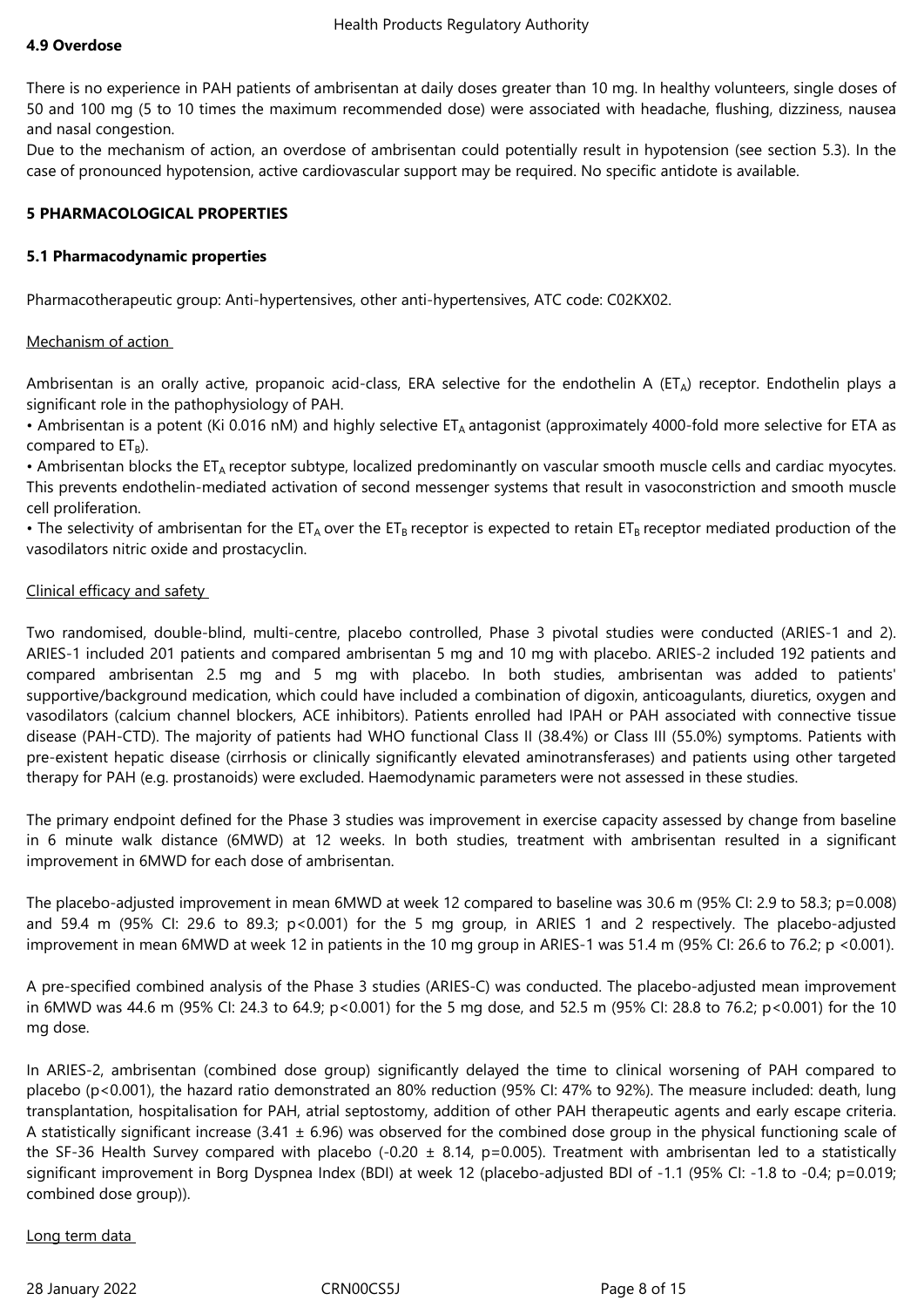Patients enrolled into ARIES-1 and 2 were eligible to enter a long term open label extension study ARIES-E (n=383). The combined mean exposure was approximately  $145 \pm 80$  weeks, and the maximum exposure was approximately 295 weeks. The main primary endpoints of this study were the incidence and severity of adverse events associated with long-term exposure to ambrisentan, including serum LFTs. The safety findings observed with long-term ambrisentan exposure in this study were generally consistent with those observed in the 12 week placebo-controlled studies.

The observed probability of survival for subjects receiving ambrisentan (combined ambrisentan dose group) at 1, 2 and 3 years was 93%, 85% and 79% respectively.

In an open label study (AMB222), ambrisentan was studied in 36 patients to evaluate the incidence of increased serum aminotransferase concentrations in patients who had previously discontinued other ERA therapy due to aminotransferase abnormalities. During a mean of 53 weeks of treatment with ambrisentan, none of the patients enrolled had a confirmed serum ALT >3xULN that required permanent discontinuation of treatment. Fifty percent of patients had increased from 5 mg to 10 mg ambrisentan during this time.

The cumulative incidence of serum aminotransferase abnormalities >3xULN in all Phase 2 and 3 studies (including respective open label extensions) was 17 of 483 subjects over a mean exposure duration of 79.5 weeks. This is an event rate of 2.3 events per 100 patient years of exposure for ambrisentan. In the ARIES-E open label long term extension study, the 2 year risk of developing serum aminotransferase elevations >3xULN in patients treated with ambrisentan was 3.9%.

## Other clinical information

An improvement in haemodynamic parameters was observed in patients with PAH after 12 weeks (n=29) in a Phase 2 study (AMB220). Treatment with ambrisentan resulted in an increase in mean cardiac index, a decrease in mean pulmonary artery pressure, and a decrease in mean pulmonary vascular resistance.

Decrease in systolic and diastolic blood pressures has been reported with ambrisentan therapy. In placebo controlled clinical trials of 12 weeks duration mean reduction in systolic and diastolic blood pressures from base line to end of treatment were 3mm Hg and 4.2 mm Hg respectively. The mean decreases in systolic and diastolic blood pressures persisted for up to 4 years of treatment with ambrisentan in the long term open label ARIES E study.

No clinically meaningful effects on the pharmacokinetics of ambrisentan or sildenafil were seen during a drug-drug interaction study in healthy volunteers, and the combination was well tolerated. The number of patients who received concomitant ambrisentan and sildenafil in ARIES-E and AMB222 was 22 patients (5.7%) and 17 patients (47%), respectively. No additional safety concerns were identified in these patients.

# Clinical efficacy in combination with tadalafil

A multicenter, double-blind, active comparator, event-driven, Phase 3 outcome study (AMB112565/AMBITION) was conducted to assess the efficacy of initial combination of ambrisentan and tadalafil vs. monotherapy of either ambrisentan or tadalafil alone, in 500 treatment naive PAH patients, randomised 2:1:1, respectively. No patients received placebo alone. The primary analysis was combination group vs. pooled monotherapy groups. Supportive comparisons of combination therapy group vs. the individual monotherapy groups were also made. Patients with significant anaemia, fluid retention or rare retinal diseases were excluded according to the investigators' criteria. Patients with ALT and AST values >2xULN at baseline were also excluded.

At baseline, 96% of patients were naive to any previous PAH-specific treatment, and the median time from diagnosis to entry into the study was 22 days. Patients started on ambrisentan 5 mg and tadalafil 20 mg, and were titrated to 40 mg tadalafil at week 4 and 10 mg ambrisentan at week 8, unless there were tolerability issues. The median double-blind treatment duration for combination therapy was greater than 1.5 years.

The primary endpoint was the time to first occurrence of a clinical failure event, defined as:

- death, or
- hospitalisation for worsening PAH,
- disease progression,
- unsatisfactory long-term clinical response.

The mean age of all patients was 54 years (SD 15; range 18–75 years of age). Patients WHO FC at baseline was II (31%) and FC III (69%). Idiopathic or heritable PAH was the most common aetiology in the study population (56%), followed by PAH due to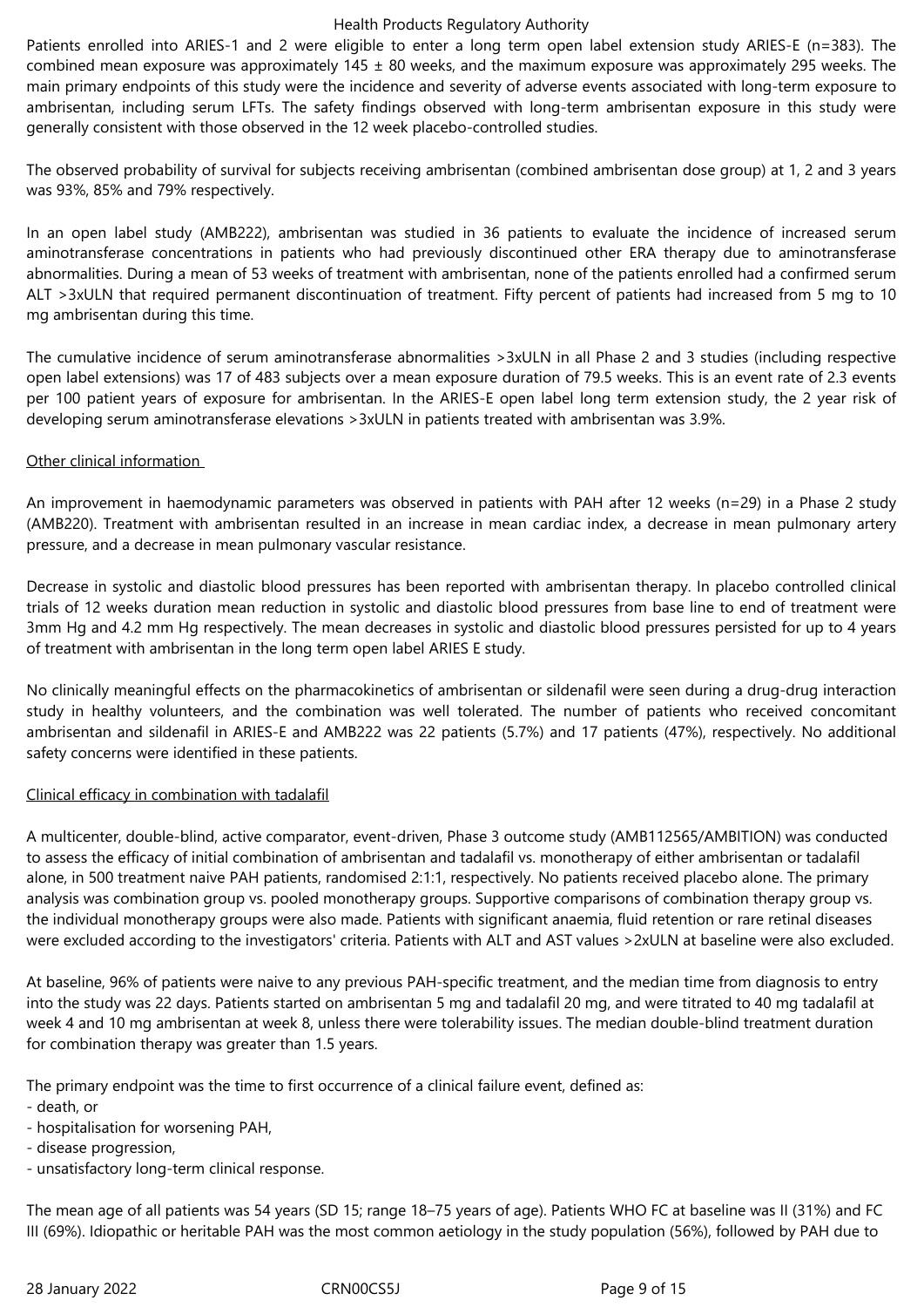connective tissue disorders (37%), PAH associated with drugs and toxins (3%), corrected simple congenital heart disease (2%), and HIV (2%). Patients with WHO FC II and III had a mean baseline 6MWD of 353 metres.

#### Outcome endpoints

Treatment with combination therapy resulted in a 50% risk reduction (hazard ratio [HR] 0.502; 95% CI: 0.348 to 0.724; p=0.0002) of the composite clinical failure endpoint up to final assessment visit when compared to the pooled monotherapy group [Figure 1 and Table 1]. The treatment effect was driven by a 63% reduction in hospitalisations on combination therapy, was established early and was sustained. Efficacy of combination therapy on the primary endpoint was consistent on the comparison to individual monotherapy and across the subgroups of age, ethnic origin, geographical region and aetiology (iPAH /hPAH and PAH-CTD). The effect was significant for both FC II and FC III patients.



# **Time to Clinical Failure**

#### Table 1

|                                                                | Ambrisentan<br>+ Tadalafil (N=253) | Monotherapy<br><b>Pooled</b> | <b>Ambrisentan</b><br>monotherapy | <b>Tadalafil</b><br>monotherapy |  |
|----------------------------------------------------------------|------------------------------------|------------------------------|-----------------------------------|---------------------------------|--|
|                                                                |                                    | $(N=247)$                    | $(N=126)$                         | $(N=121)$                       |  |
| <b>Time to First Clinical Failure Event (Adjudicated)</b>      |                                    |                              |                                   |                                 |  |
| Clinical failure, no. (%)                                      | 46 (18%)                           | 77 (31%)                     | 43 (34%)                          | 34 (28%)                        |  |
|                                                                |                                    | 0.502                        | 0.477                             | 0.528                           |  |
| Hazard ratio (95% CI)                                          |                                    | (0.348, 0.724)               | (0.314, 0.723)                    | (0.338, 0.827)                  |  |
| P-value, Log-rank test                                         |                                    | 0.0002                       | 0.0004                            | 0.0045                          |  |
| <b>Component as First Clinical Failure Event (Adjudicated)</b> |                                    |                              |                                   |                                 |  |
| Death (all-cause)                                              | 9(4%)                              | 8(3%)                        | 2(2%)                             | 6(5%)                           |  |
| Hospitalisation for worsening PAH                              | 10 (4%)                            | 30 (12%)                     | 18 (14%)                          | 12 (10%)                        |  |
| Disease progression                                            | 10 (4%)                            | 16 (6%)                      | 12 (10%)                          | 4(3%)                           |  |
| Unsatisfactory long-term clinical response                     | 17 (7%)                            | 23 (9%)                      | 11 (9%)                           | 12 (10%)                        |  |
| Time to First Hospitalisation for Worsening PAH (Adjudicated)  |                                    |                              |                                   |                                 |  |
| First hospitalisation, no. (%)                                 | 19 (8%)                            | 44 (18%)                     | 27 (21%)                          | 17 (14%)                        |  |
| Hazard ratio (95% CI)                                          |                                    | 0.372                        | 0.323                             | 0.442                           |  |
| P-value, Log-rank test                                         |                                    | 0.0002                       | <0.0001                           | 0.0124                          |  |

#### Secondary endpoints

 $T$ shla $2$ 

Secondary endpoints were tested:

| Tanic C                                               |           |                            |                                        |                        |         |
|-------------------------------------------------------|-----------|----------------------------|----------------------------------------|------------------------|---------|
| Secondary Endpoints (change from baseline to week 24) |           | Ambrisentan<br>+ Tadalafil | <b>Monotherapy pooled</b>   Confidence | Difference<br>Interval | P value |
| NT-proBNP (% reduction)                               |           |                            |                                        | %                      |         |
| 28 January 2022                                       | CRN00CS5J |                            | Page 10 of 15                          |                        |         |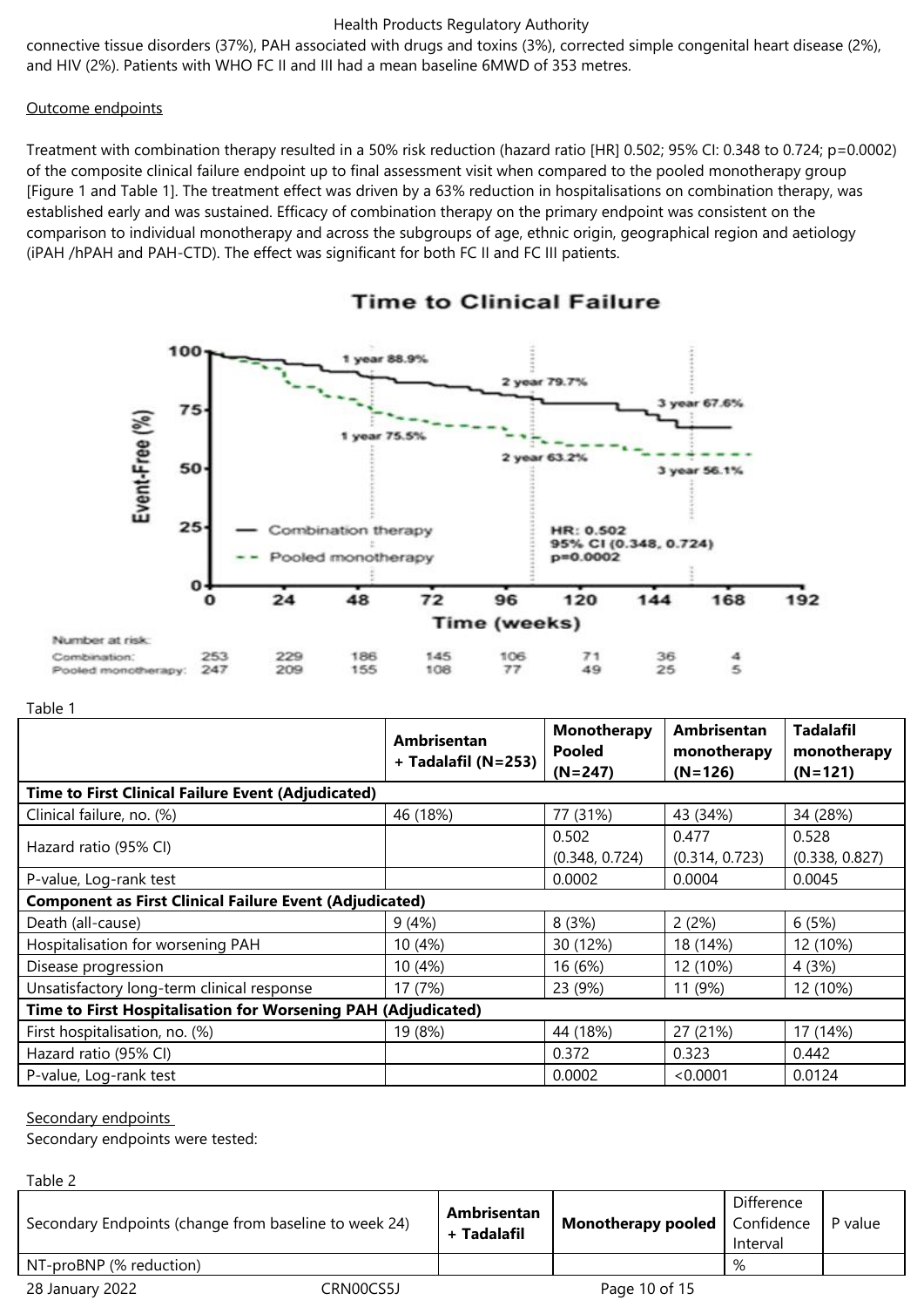|                                                                     | $-67.2$ | $-50.4$ | difference<br>$-33.8;95%$<br>$Cl: -44.8,$<br>$-20.7$ | p<0.0001    |
|---------------------------------------------------------------------|---------|---------|------------------------------------------------------|-------------|
| % subjects achieving a satisfactory clinical response at<br>week 24 | 39      | 29      | Odds ratio<br>1.56;<br>95% CI:<br>1.05, 2.32         | $p = 0.026$ |
| 6MWD (metres, median change)                                        | 49.0    | 23.8    | 22.75m;<br>95% CI:<br>12.00, 33.50                   | p<0.0001    |

# Idiopathic Pulmonary Fibrosis

A study of 492 patients (ambrisentan N=329, placebo N=163) with idiopathic pulmonary fibrosis (IPF), 11% of which had secondary pulmonary hypertension (WHO group 3), has been conducted, but was terminated early when it was determined that the primary efficacy endpoint could not be met (ARTEMIS-IPF study). Ninety events (27%) of IPF progression (including respiratory hospitalisations) or death were observed in the ambrisentan group compared to 28 events (17%) in the placebo group. Ambrisentan is therefore contraindicated for patients with IPF with or without secondary pulmonary hypertension (see section 4.3).

## **5.2 Pharmacokinetic properties**

## **Absorption**

Ambrisentan is absorbed rapidly in humans. After oral administration, maximum plasma concentrations (Cmax) of ambrisentan typically occur around 1.5 hours post-dose under both fasted and fed conditions. Cmax and area under the plasma concentration-time curve (AUC) increase dose proportionally over the therapeutic dose range. Steady-state is generally achieved following 4 days of repeat dosing.

A food-effect study involving administration of ambrisentan to healthy volunteers under fasting conditions and with a high-fat meal indicated that the Cmax was decreased 12% while the AUC remained unchanged. This decrease in peak concentration is not clinically significant, and therefore ambrisentan can be taken with or without food.

# **Distribution**

Ambrisentan is highly plasma protein bound. The in vitro plasma protein binding of ambrisentan was, on average, 98.8% and independent of concentration over the range of 0.2 – 20 microgram/ml. Ambrisentan is primarily bound to albumin (96.5%) and to a lesser extent to alpha1-acid glycoprotein.

The distribution of ambrisentan into red blood cells is low, with a mean blood-plasma ratio of 0.57 and 0.61 in males and females, respectively.

#### Biotransformation

Ambrisentan is a non-sulphonamide (propanoic acid) ERA.

Ambrisentan is glucuronidated via several UGT isoenzymes (UGT1A9S, UGT2B7S and UGT1A3S) to form ambrisentan glucuronide (13%). Ambrisentan also undergoes oxidative metabolism mainly by CYP3A4 and to a lesser extent by CYP3A5 and CYP2C19 to form 4-hydroxymethyl ambrisentan (21%) which is further glucuronidated to 4-hydroxymethyl ambrisentan glucuronide (5%). The binding affinity of 4-hydroxymethyl ambrisentan for the human endothelin receptor is 65-fold less than ambrisentan. Therefore at concentrations observed in the plasma (approximately 4% relative to parent ambrisentan), 4-hydroxymethyl ambrisentan is not expected to contribute to pharmacological activity of ambrisentan.

In vitro data indicate that ambrisentan at 300 μM resulted in less than 50 % inhibition of UGT1A1, UGT1A6, UGT1A9, UGT2B7 (up to 30%) or of cytochrome P450 enzymes 1A2, 2A6, 2B6, 2C8, 2C9, 2C19, 2D6, 2E1 and 3A4 (up to 25%). In vitro, ambrisentan has no inhibitory effect on human transporters at clinically relevant concentrations, including Pgp, BCRP, MRP2, BSEP, OATP1B1, OATP1B3 and NTCP. Furthermore, ambrisentan did not induce MRP2, Pgp or BSEP protein expression in rat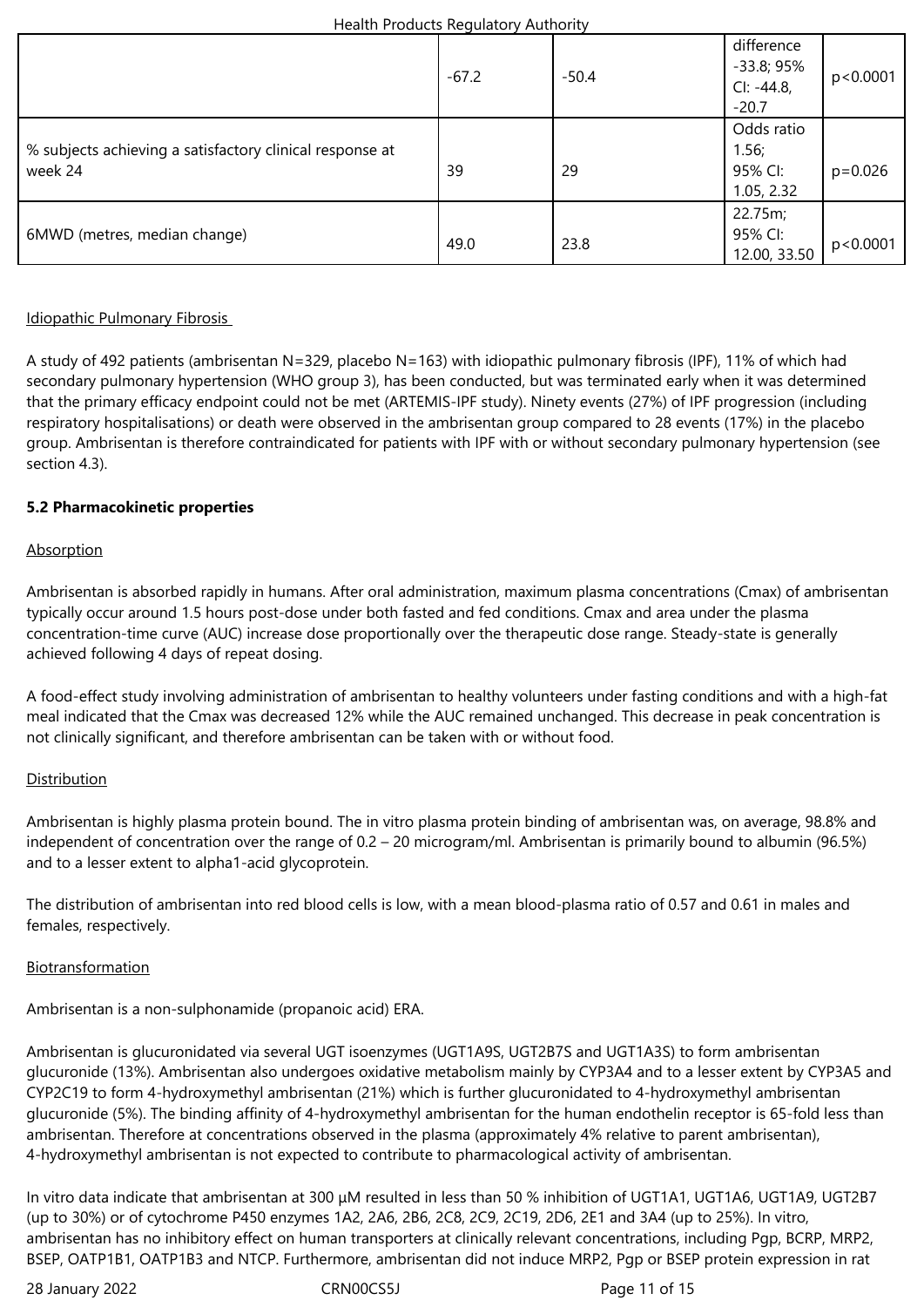hepatocytes. Taken together, the in vitro data suggest ambrisentan at clinically relevant concentrations (plasma Cmax up to 3.2 μM) would not be expected to have an effect on UGT1A1, UGT1A6, UGT1A9, UGT2B7 or cytochrome P450 enzymes 1A2, 2A6, 2B6, 2C8, 2C9, 2C19, 2D6, 2E1, 3A4 or transport via BSEP, BCRP, Pgp, MRP2, OATP1B1/3, or NTCP.

The effects of steady-state ambrisentan (10 mg once daily) on the pharmacokinetics and pharmacodynamics of a single dose of warfarin (25 mg), as measured by PT and INR, were investigated in 20 healthy volunteers. Ambrisentan did not have any clinically relevant effects on the pharmacokinetics or pharmacodynamics of warfarin. Similarly, co-administration with warfarin did not affect the pharmacokinetics of ambrisentan (see section 4.5).

The effect of 7-day dosing of sildenafil (20 mg three times daily) on the pharmacokinetics of a single dose of ambrisentan, and the effects of 7-day dosing of ambrisentan (10 mg once daily) on the pharmacokinetics of a single dose of sildenafil were investigated in 19 healthy volunteers. With the exception of a 13% increase in sildenafil Cmax following co-administration with ambrisentan, there were no other changes in the pharmacokinetic parameters of sildenafil, N-desmethyl-sildenafil and ambrisentan. This slight increase in sildenafil Cmax is not considered clinically relevant (see section 4.5).

The effects of steady-state ambrisentan (10 mg once daily) on the pharmacokinetics of a single dose of tadalafil, and the effects of steady-state tadalafil (40 mg once daily) on the pharmacokinetics of a single dose of ambrisentan were studied in 23 healthy volunteers. Ambrisentan did not have any clinically relevant effects on the pharmacokinetics of tadalafil. Similarly, co-administration with tadalafil did not affect the pharmacokinetics of ambrisentan (see section 4.5).

The effects of repeat dosing of ketoconazole (400 mg once daily) on the pharmacokinetics of a single dose of 10 mg ambrisentan were investigated in 16 healthy volunteers. Exposures of ambrisentan as measured by  $AUC_{(0-inf)}$  and  $C_{max}$  were increased by 35% and 20%, respectively.

This change in exposure is unlikely to be of any clinical relevance and therefore ambrisentan may be co-administered with ketoconazole.

The effects of repeat dosing of cyclosporine A (100 – 150 mg twice daily) on the steady-state pharmacokinetics of ambrisentan (5 mg once daily), and the effects of repeat dosing of ambrisentan (5 mg once daily) on the steady-state pharmacokinetics of cyclosporine A (100 – 150 mg twice daily) were studied in healthy volunteers. The Cmax and AUC(0- τ) of ambrisentan increased (48% and 121%, respectively) in the presence of multiple doses of cyclosporine A. Based on these changes, the dose of ambrisentan should be limited to 5 mg once daily when co-administered with cyclosporine A (see section 4.2). However, multiple doses of ambrisentan had no clinically relevant effect on cyclosporine A exposure, and no dose adjustment of cyclosporine A is warranted.

The effects of acute and repeat dosing of rifampicin (600 mg once daily) on the steady-state pharmacokinetics of ambrisentan (10 mg once daily) were studied in healthy volunteers. Following initial doses of rifampicin, a transient increase in ambrisentan AUC(0–τ) (121% and 116% after first and second doses of rifampicin, respectively) was observed, presumably due to a rifampicin-mediated OATP inhibition. However, there was no clinically relevant effect on ambrisentan exposure by day 8, following administration of multiple doses of rifampicin. Patients on ambrisentan therapy should be closely monitored when starting treatment with rifampicin (see sections 4.4 and 4.5).

The effects of repeat dosing of ambrisentan (10 mg) on the pharmacokinetics of single dose digoxin were studied in 15 healthy volunteers. Multiple doses of ambrisentan resulted in slight increases in digoxin AUC0-last and trough concentrations, and a 29% increase in digoxin Cmax. The increase in digoxin exposure observed in the presence of multiple doses of ambrisentan was not considered clinically relevant, and no dose adjustment of digoxin is warranted (see section 4.5).

The effects of 12 days dosing with ambrisentan (10 mg once daily) on the pharmacokinetics of a single dose of oral contraceptive containing ethinyl estradiol (35 μg) and norethindrone (1 mg) were studied in healthy female volunteers. The Cmax and AUC(0–∞) were slightly decreased for ethinyl estradiol (8% and 4%, respectively), and slightly increased for norethindrone (13% and 14 %, respectively). These changes in exposure to ethinyl estradiol or norethindrone were small and are unlikely to be clinically significant (see section 4.5).

# **Elimination**

Ambrisentan and its metabolites are eliminated primarily in the bile following hepatic and/or extra-hepatic metabolism. Approximately 22% of the administered dose is recovered in the urine following oral administration with 3.3% being unchanged ambrisentan. Plasma elimination half-life in humans ranges from 13.6 to 16.5 hours. Special populations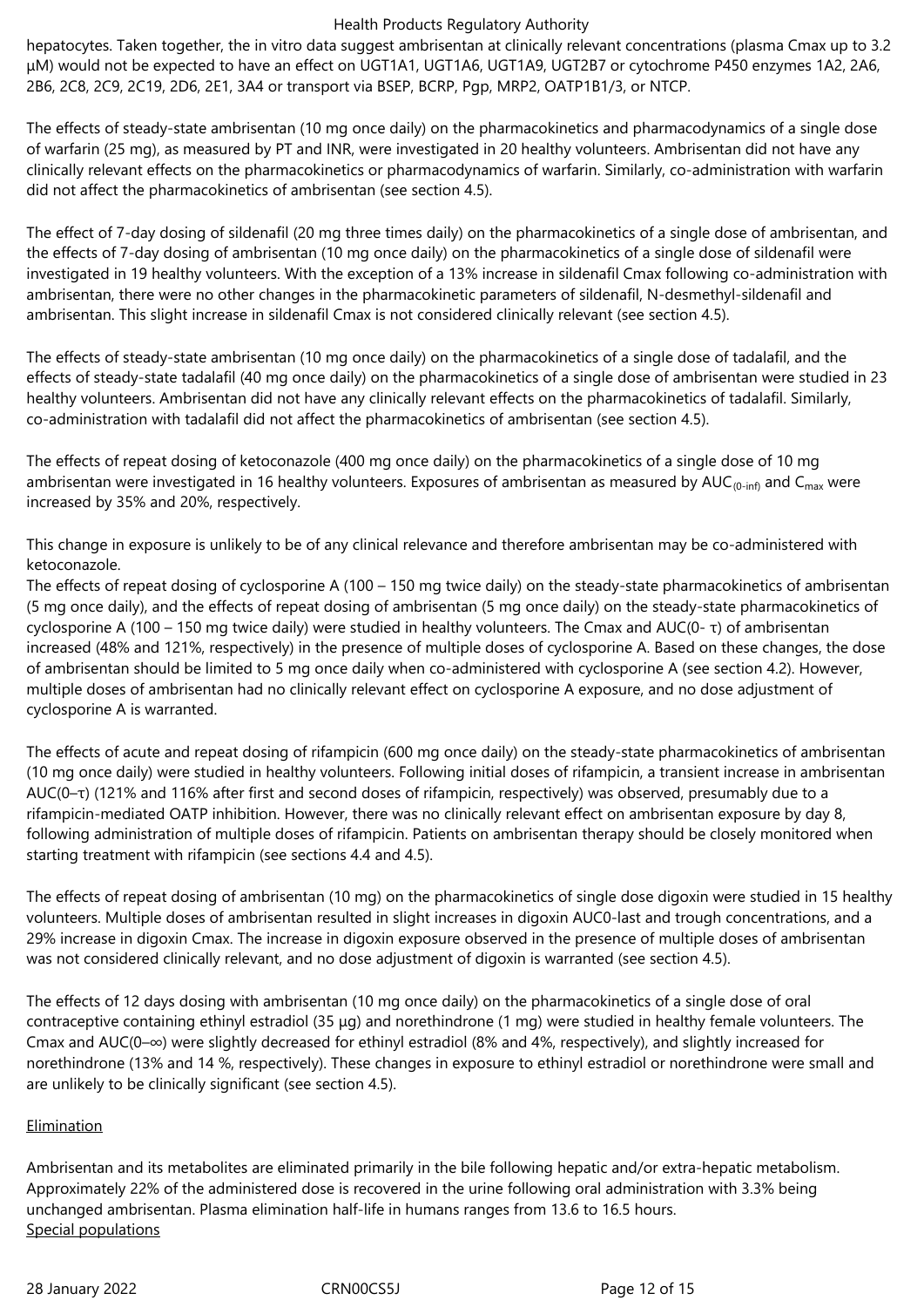Based on the results of a population pharmacokinetic analysis in healthy volunteers and patients with PAH, the pharmacokinetics of ambrisentan were not significantly influenced by gender or age (see section 4.2).

## Renal impairment

Ambrisentan does not undergo significant renal metabolism or renal clearance (excretion). In a population pharmacokinetic analysis, creatinine clearance was found to be a statistically significant covariate affecting the oral clearance of ambrisentan. The magnitude of the decrease in oral clearance is modest (20-40%) in patients with moderate renal impairment and therefore is unlikely to be of any clinical relevance. However, caution should be used in patients with severe renal impairment (see section 4.2).

## Hepatic impairment

The main routes of metabolism of ambrisentan are glucuronidation and oxidation with subsequent elimination in the bile and therefore hepatic impairment might be expected to increase exposure (Cmax and AUC) of ambrisentan. In a population pharmacokinetic analysis, the oral clearance was shown to be decreased as a function of increasing bilirubin levels. However, the magnitude of effect of bilirubin is modest (compared to the typical patient with a bilirubin of 0.6 mg/dl, a patient with an elevated bilirubin of 4.5 mg/dl would have approximately 30% lower oral clearance of ambrisentan). The pharmacokinetics of ambrisentan in patients with hepatic impairment (with or without cirrhosis) has not been studied. Therefore ambrisentan should not be initiated in patients with severe hepatic impairment or clinically significant elevated hepatic aminotransferases (>3xULN) (see sections 4.3 and 4.4).

# **5.3 Preclinical safety data**

Due to the class primary pharmacologic effect, a large single dose of ambrisentan (i.e. an overdose) could lower arterial pressure and have the potential for causing hypotension and symptoms related to vasodilation.

Ambrisentan was not shown to be an inhibitor of bile acid transport or to produce overt hepatotoxicity.

Inflammation and changes in the nasal cavity epithelium have been seen in rodents after chronic administration at exposures below the therapeutic levels in humans. In dogs, slight inflammatory responses were observed following chronic high dose administration of ambrisentan at exposures greater than 20–fold that observed in patients.

Nasal bone hyperplasia of the ethmoid turbinates has been observed in the nasal cavity of rats treated with ambrisentan, at exposure levels 3-fold the clinical AUC. Nasal bone hyperplasia has not been observed with ambrisentan in mice or dogs. In the rat, hyperplasia of nasal turbinate bone is a recognised response to nasal inflammation, based on experience with other compounds.

Ambrisentan was clastogenic when tested at high concentrations in mammalian cells in vitro. No evidence for mutagenic or genotoxic effects of ambrisentan were seen in bacteria or in two in vivo rodent studies.

There was no evidence of carcinogenic potential in 2 year oral studies in rats and mice. There was a small increase in mammary fibroadenomas, a benign tumour, in male rats at the highest dose only. Systemic exposure to ambrisentan in male rats at this dose (based on steady-state AUC) was 6-fold that achieved at the 10 mg/day clinical dose.

Testicular tubular atrophy, which was occasionally associated with aspermia, was observed in oral repeat dose toxicity and fertility studies with male rats and mice without safety margin. The testicular changes were not fully recoverable during the off-dose periods evaluated. However no testicular changes were observed in dog studies of up to 39 weeks duration at an exposure 35–fold that seen in humans based on AUC. In male rats, there were no effects of ambrisentan on sperm motility at all doses tested (up to 300 mg/kg/day). A slight (<10%) decrease in the percentage of morphologically normal sperms was noted at 300 mg/kg/day but not at 100 mg/kg/day (>9-fold clinical exposure at 10 mg/day). The effect of ambrisentan on male human fertility is not known.

Ambrisentan has been shown to be teratogenic in rats and rabbits. Abnormalities of the lower jaw, tongue, and/or palate were seen at all doses tested. In addition, the rat study showed an increased incidence of interventricular septal defects, trunk vessel defects, thyroid and thymus abnormalities, ossification of the basisphenoid bone, and the occurrence of the umbilical artery located on the left side of the urinary bladder instead of the right side. Teratogenicity is a suspected class effect of ERAs.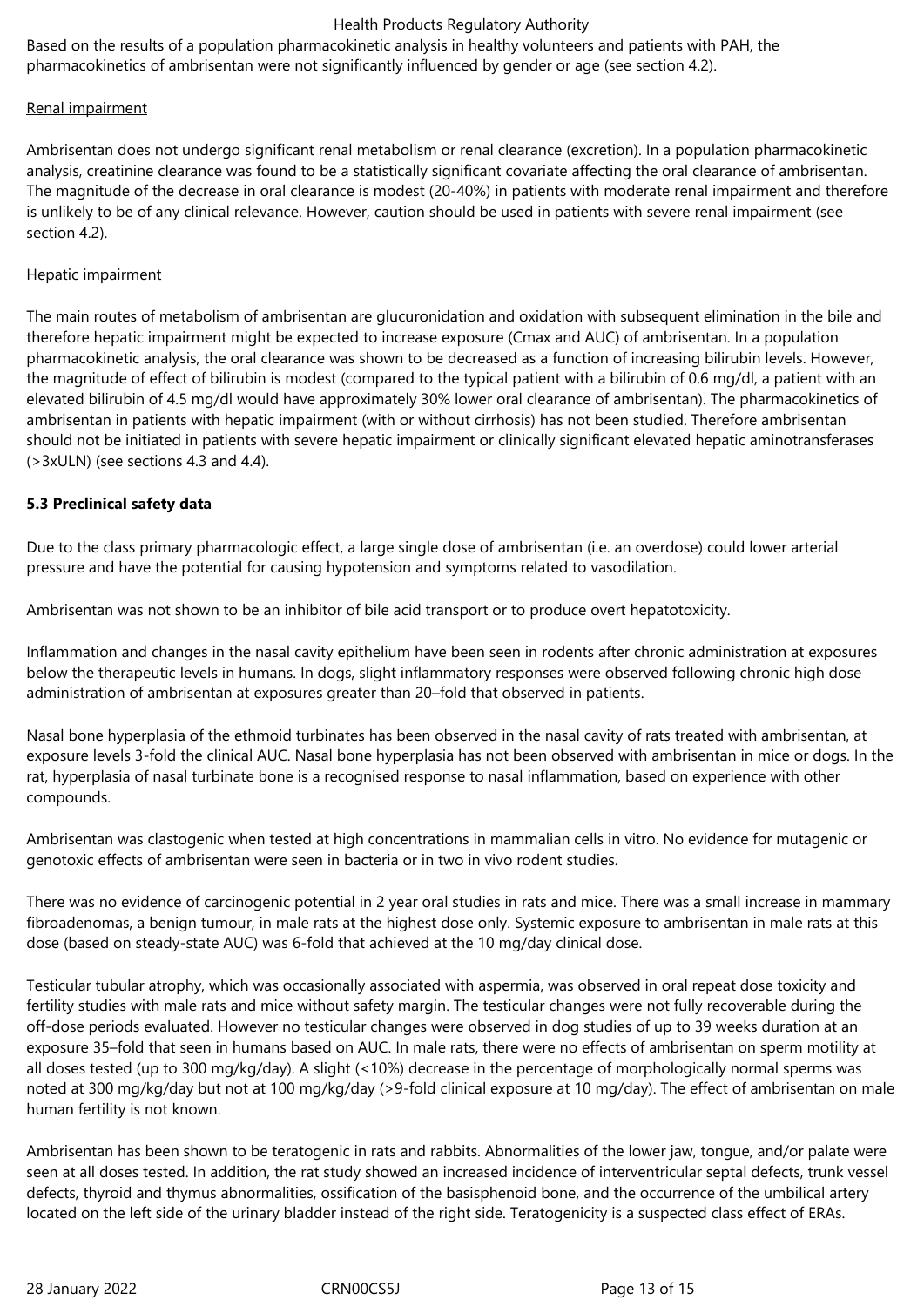Administration of ambrisentan to female rats from late-pregnancy through lactation caused adverse events on maternal behaviour, reduced pup survival and impairment of the reproductive capability of the offspring (with observation of small testes at necropsy), at exposure 3-fold the AUC at the maximum recommended human dose.

In juvenile rats administered ambrisentan orally once daily during postnatal day 7 to 26, 36 or 62, a decrease in brain weight (−3% to -8%) with no morphologic or neurobehavioral changes occurred after breathing sounds, apnoea and hypoxia were observed. These effects occurred at exposures approximately 1.8 to 7 times human paediatric exposures at 10 mg (age 9 to 15 years), based on AUC. The clinical relevance of this finding to the paediatric population is not fully understood.

## **6 PHARMACEUTICAL PARTICULARS**

## **6.1 List of excipients**

Tablet core Lactose monohydrate Microcrystalline cellulose (E 460(i)) Maize starch pregelatinised Magnesium stearate (E 470b)

Film-coat Polyvinyl alcohol (E 1203) Titanium dioxide (E 171) Macrogol (E 1521) Talc (E 553b) Red iron oxide (E 172)

## **6.2 Incompatibilities**

Not applicable.

# **6.3 Shelf life**

2 years

#### **6.4 Special precautions for storage**

This medicinal product does not require any special storage conditions.

#### **6.5 Nature and contents of container**

PVC/PVdC//Aluminium or PVC/PE/PVdC//Aluminium blisters containing 10 or 30 film-coated tablets.

PVC/PVdC//Aluminium or PVC/PE/PVdC//Aluminium perforated unit dose blisters containing 10 x 1 or 30 x 1 film-coated tablets.

Not all pack sizes may be marketed.

#### **6.6 Special precautions for disposal**

Any unused medicinal product or waste material should be disposed of in accordance with local requirements.

# **7 MARKETING AUTHORISATION HOLDER**

Rowex Ltd Newtown Bantry Co. Cork Ireland